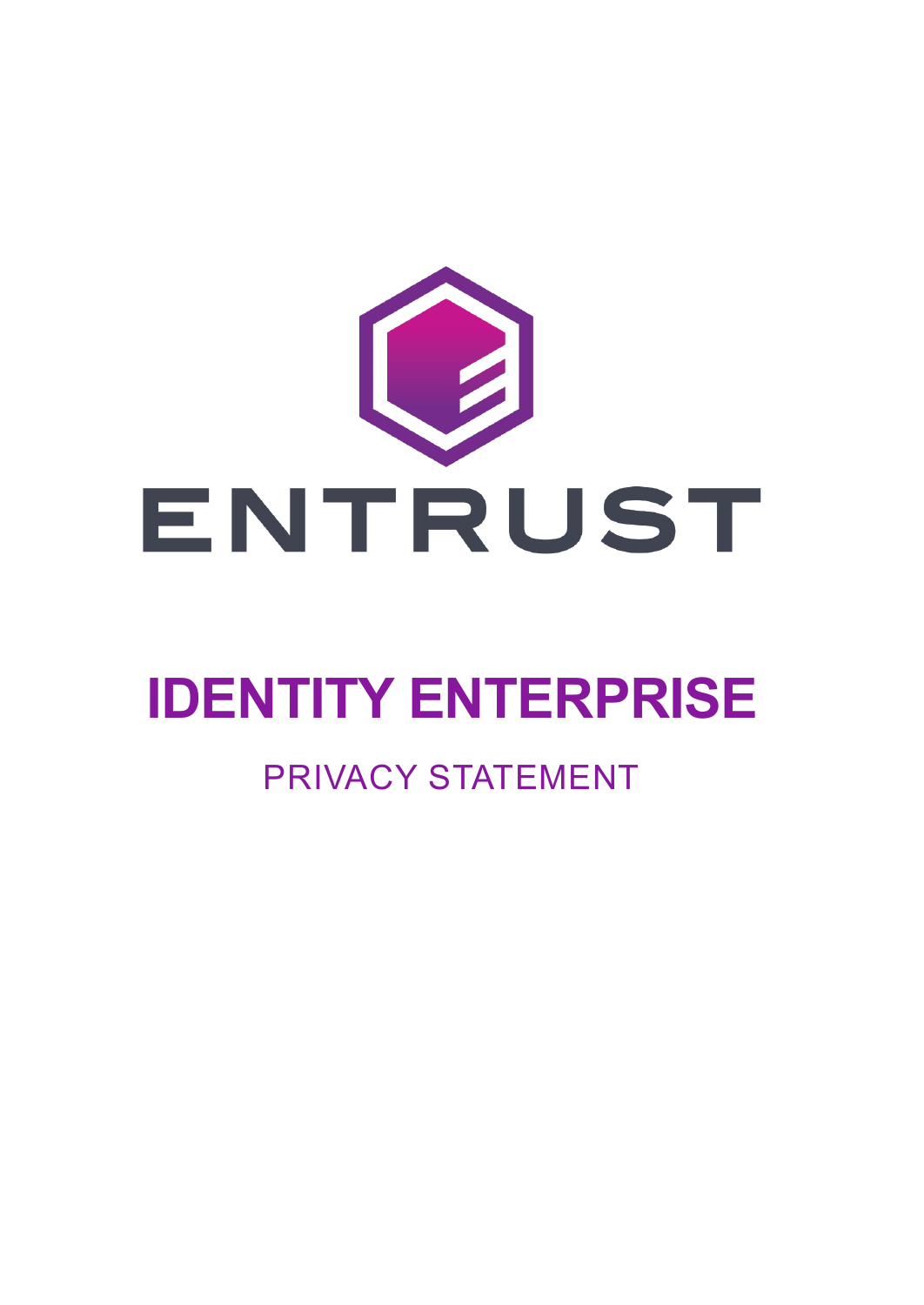

# **Contents**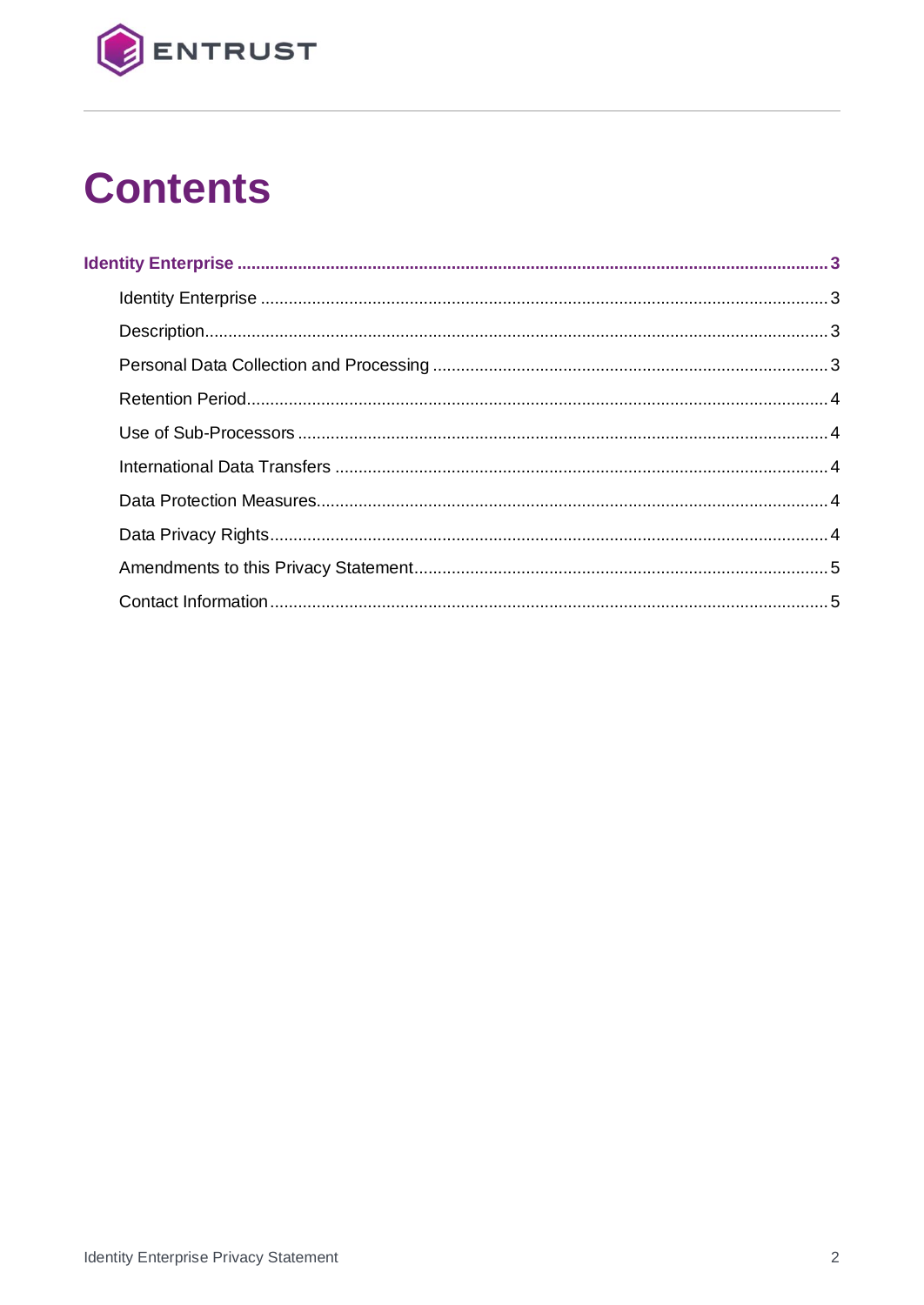

## <span id="page-2-0"></span>**Identity Enterprise**

**Last Updated: May 20, 2021**

#### <span id="page-2-1"></span>**Identity Enterprise**

This product privacy notice describes how Identity Enterprise collects and processes personal data pursuant to applicable data privacy laws.

#### <span id="page-2-2"></span>**Description**

Identity Enterprise is an integrated identity & access management (IAM) solution for strong digital security. Identity Enterprise can be deployed on-premises or as a virtual appliance.

#### <span id="page-2-3"></span>**Personal Data Collection and Processing**

| <b>Personal Data Type</b>                                                                    | <b>Mandatory/Optional</b> | <b>Purpose for Processing</b> |
|----------------------------------------------------------------------------------------------|---------------------------|-------------------------------|
| Audit information (user actions<br>such as authentication times,<br>self-management actions) | Mandatory                 | User authentication           |
| <b>Custom Attributes (as</b><br>designed by customer)                                        | Optional                  | User authentication           |
| Device Fingerprint                                                                           | Optional                  | User authentication           |
| <b>Email Address</b>                                                                         | Optional                  | User authentication           |
| <b>Geo-location Data</b>                                                                     | Optional                  | User authentication           |
| <b>IP Address</b>                                                                            | Mandatory                 | User authentication, Auditing |
| Knowledge Based Question<br>and Answers (e.g. which street<br>did you grow up on?)           | Optional                  | User authentication           |
| Name                                                                                         | Optional                  | User authentication           |
| OTP, Hardware Token, Soft<br>Token, Push Notification,<br>Smart Card, Virtual Smart          | Optional                  | User authentication           |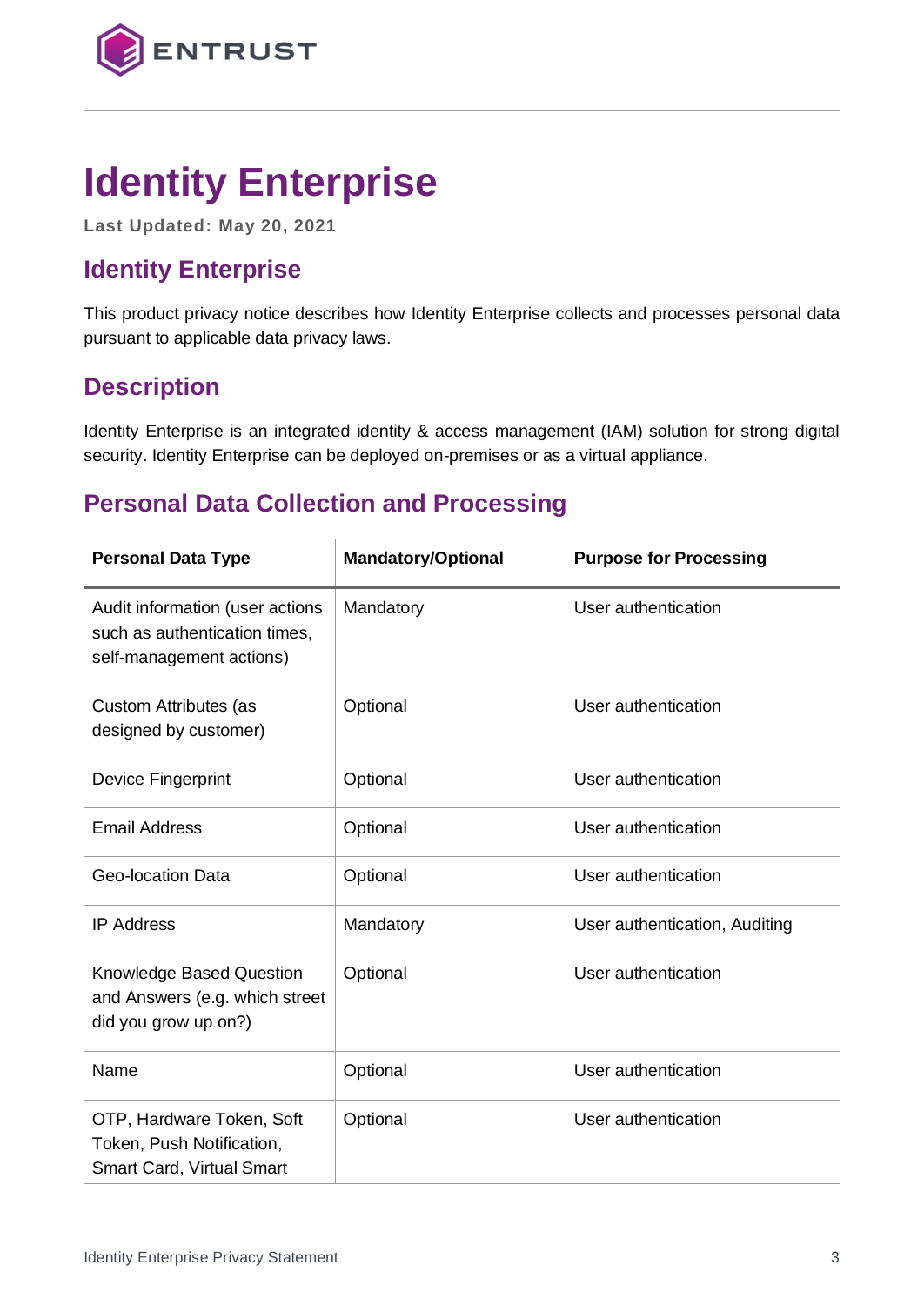

| Card, Grid Card, Email,<br><b>Temporary Access Code</b> |           |                     |
|---------------------------------------------------------|-----------|---------------------|
| Password                                                | Optional  | User authentication |
| <b>Phone Number</b>                                     | Optional  | User authentication |
| User ID                                                 | Mandatory | User authentication |

#### <span id="page-3-0"></span>**Retention Period**

The personal data captured by Identity Enterprise is kept until the user is deleted by an administrator. Any other retentions periods are set by the Customer.

#### <span id="page-3-1"></span>**Use of Sub-Processors**

For the current list of sub-processors, visit [https://www.entrust.com/legal-compliance/privacy/sub](https://www.entrust.com/legal-compliance/privacy/sub-processors)[processors.](https://www.entrust.com/legal-compliance/privacy/sub-processors)

#### <span id="page-3-2"></span>**International Data Transfers**

Entrust is not responsible for any cross-border transfers of personal data. Identity Enterprise is an onpremise solution which allows customers to elect where to store or transfer data.

An optional component of device reputation is available for Customers who would like to know risks associated with devices accessing their applications. This component stores anonymized devicerelated data in the cloud. Any cross-border transfers of personal data associated with this optional component are made in accordance with relevant data privacy law requirements (e.g., the Standard Contractual Clauses for EU personal data transferred out of the EU).

#### <span id="page-3-3"></span>**Data Protection Measures**

For more information on how Entrust processes personal data collected by this product, please refer to Schedule 2, Appendix 2 of our standard customer data processing agreement (DPA) foun[d here.](https://www.entrust.com/-/media/documentation/licensingandagreements/dpa---entrust-acting-as-processor.pdf)

#### <span id="page-3-4"></span>**Data Privacy Rights**

The Customer is the data controller for all personal data collected by Identity Enterprise. Entrust Corporation, as the data processor, will assist the Customer, to the extent reasonable and practicable, in responding to verified data subject access requests the Customer receives with respect to Identity Enterprise.